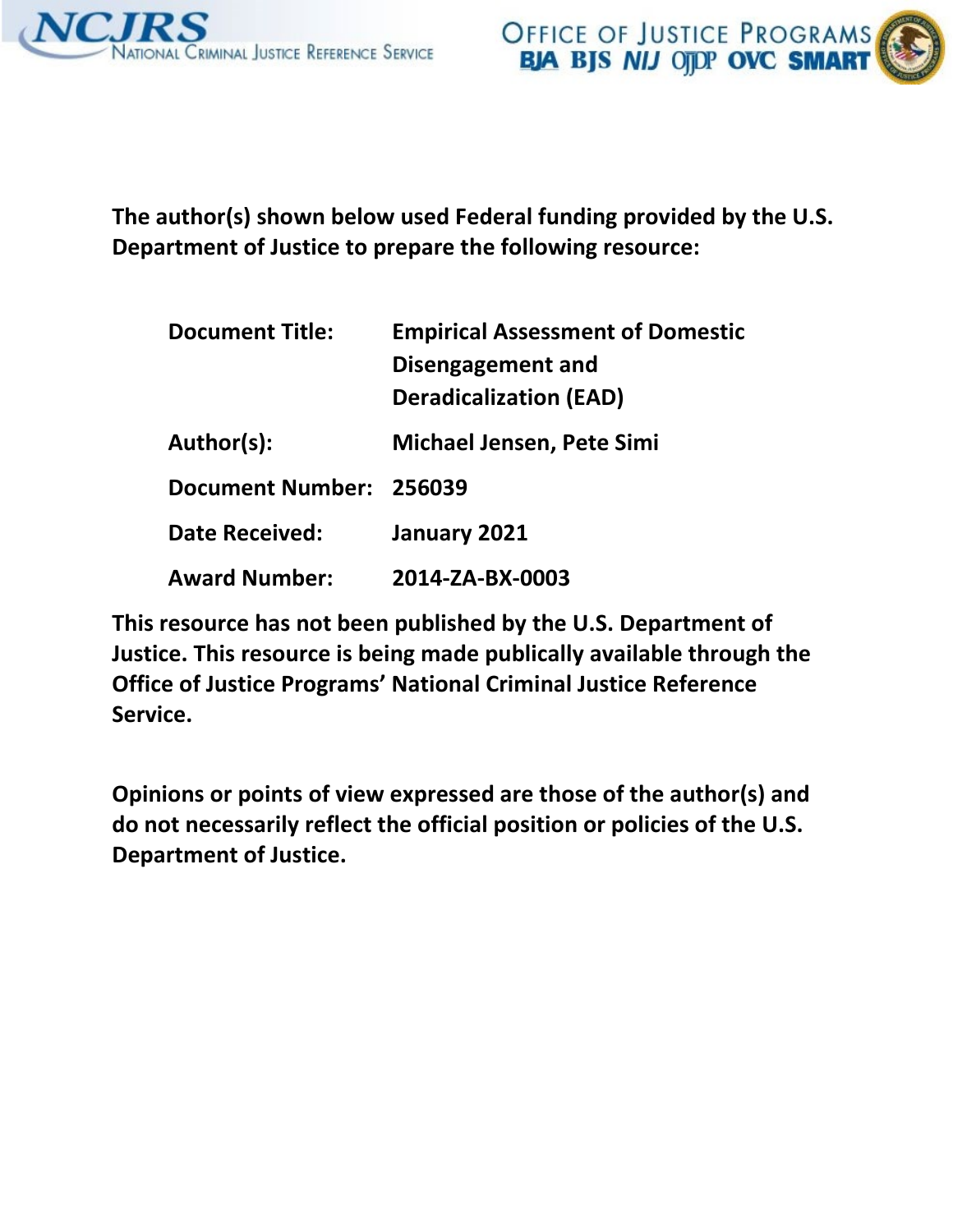## EMPIRICAL ASSESSMENT OF DOMESTIC DISENGAGEMENT AND DERADICALIZATION  $(EAD<sup>3</sup>)$

### **FINAL SUMMARY OVERVIEW**

**Submission Date:** March 28, 2019

**NIJ Grant #:** 2014-ZA-BX-0003

National Consortium for the Study of Terrorism and Responses to Terrorism (START)

University of Maryland

3112 Lee Building

College Park, MD. 20742-5141

Attn: Cassie Moore [oraa@umd.edu](mailto:oraa@umd.edu%0d)

(301) 405-6269 - Main Office (301) 405-6178 - Direct line

**Principal Investigator**: Michael Jensen [majensen@umd.edu](mailto:glafree@umd.edu)

**Co-Principal Investigator:** Pete Simi simi@chapman.edu

START, University of Maryland PO Box Number 266 5245 Greenbelt Rd, College Park, MD 20740 Phone: (301) 405-6600 Fax: (301) 314-1980

This resource was prepared by the author(s) using Federal funds provided by the U.S. Department of Justice. Opinions or points of view expressed are those of the author(s) and do not necessarily reflect the official position or policies of the U.S. Department of Justice.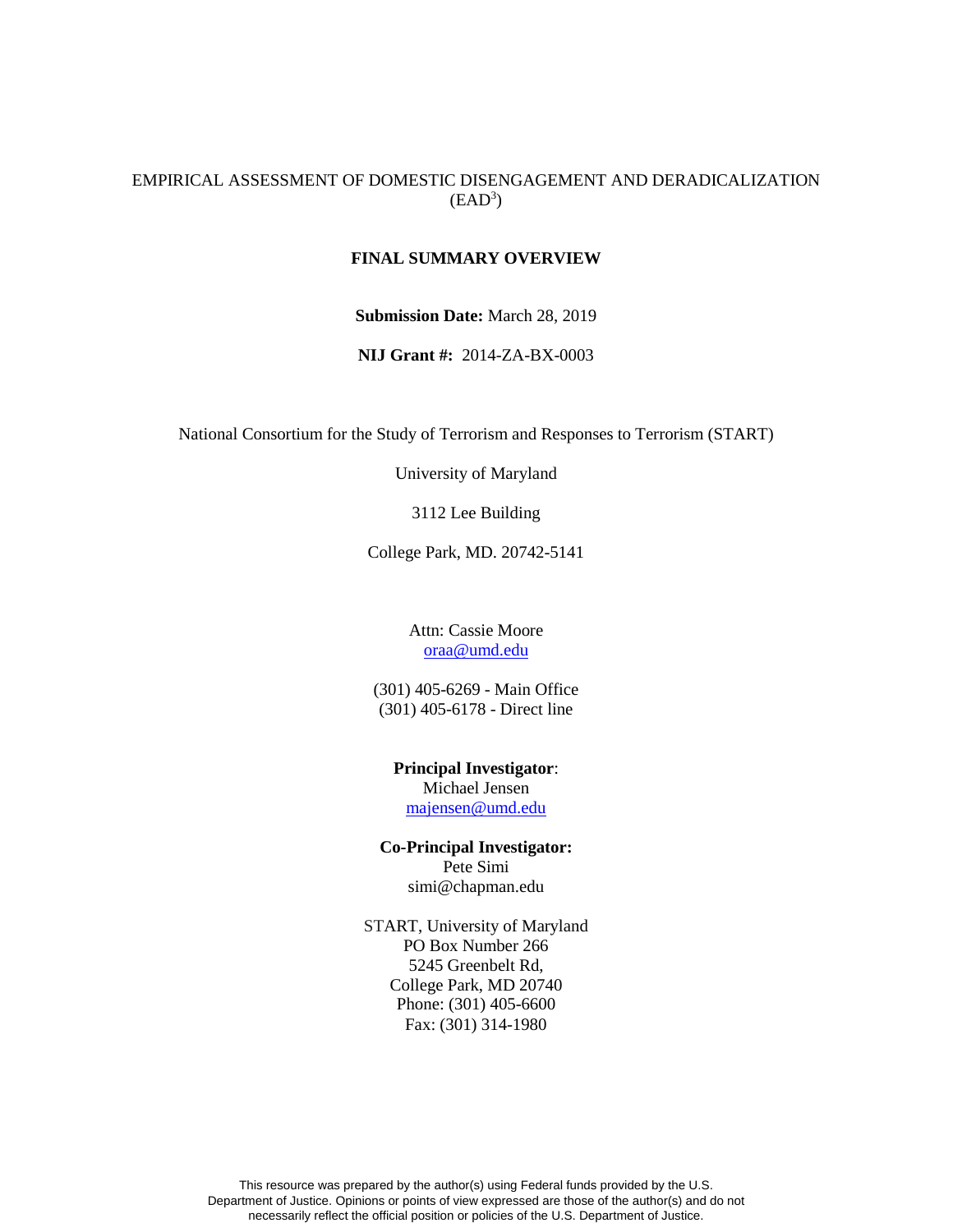*Purpose*. While observers note that exiting extremism is a common practice, there is a general lack of conceptually differentiated, empirically inclusive, and multi-method research on individual deradicalization and disengagement processes. This research gap has hindered our ability to make theoretically and empirically informed decisions about intervention, rehabilitation, and reintegration programs that are designed to assist individuals in exiting extremist groups. Addressing these needs requires developing a good understanding of the motivations to exit, their variation by type of exit process, timing, and ideology, and their compatibility with different intervention types.

This project has been an attempt to address these research gaps. Building on the evaluation of individual radicalization processes in START's NIJ-funded Empirical Assessment of Domestic Radicalization (EADR) project (2012-ZA-BX-0005), the Empirical Assessment of Domestic Disengagement and Deradicalization (EAD<sup>3</sup>) project employed a multi-method, interdisciplinary approach to evaluate the equifinite and multifinite processes by which individuals move away from extremist beliefs, behaviors, and associations. EAD<sup>3</sup> included a large number of cases from different ideological orientations in order to produce meaningful generalizations about disengagement, and it systematically compared and mapped the trajectories and motivations for exit across different subsets of extremists using both quantitative and qualitative research techniques. The goal of the project has been to provide an empirical baseline from which to design, evaluate, and modify programs and practices that seek to help individuals exit from extremism and reestablish positive roles in their respective communities.

**Subjects.** This project analyzed the disengagement, desistance, and deradicalization processes of three samples of United States extremists, each of which will be discussed in detail below: (1) a quantitative dataset of 300 far-right, far-left, Islamist, and single-issue extremists, (2) qualitative case studies of 50 far-right extremists, and (3) 41 life-course interviews with former far-right, far-left, and Islamist extremists.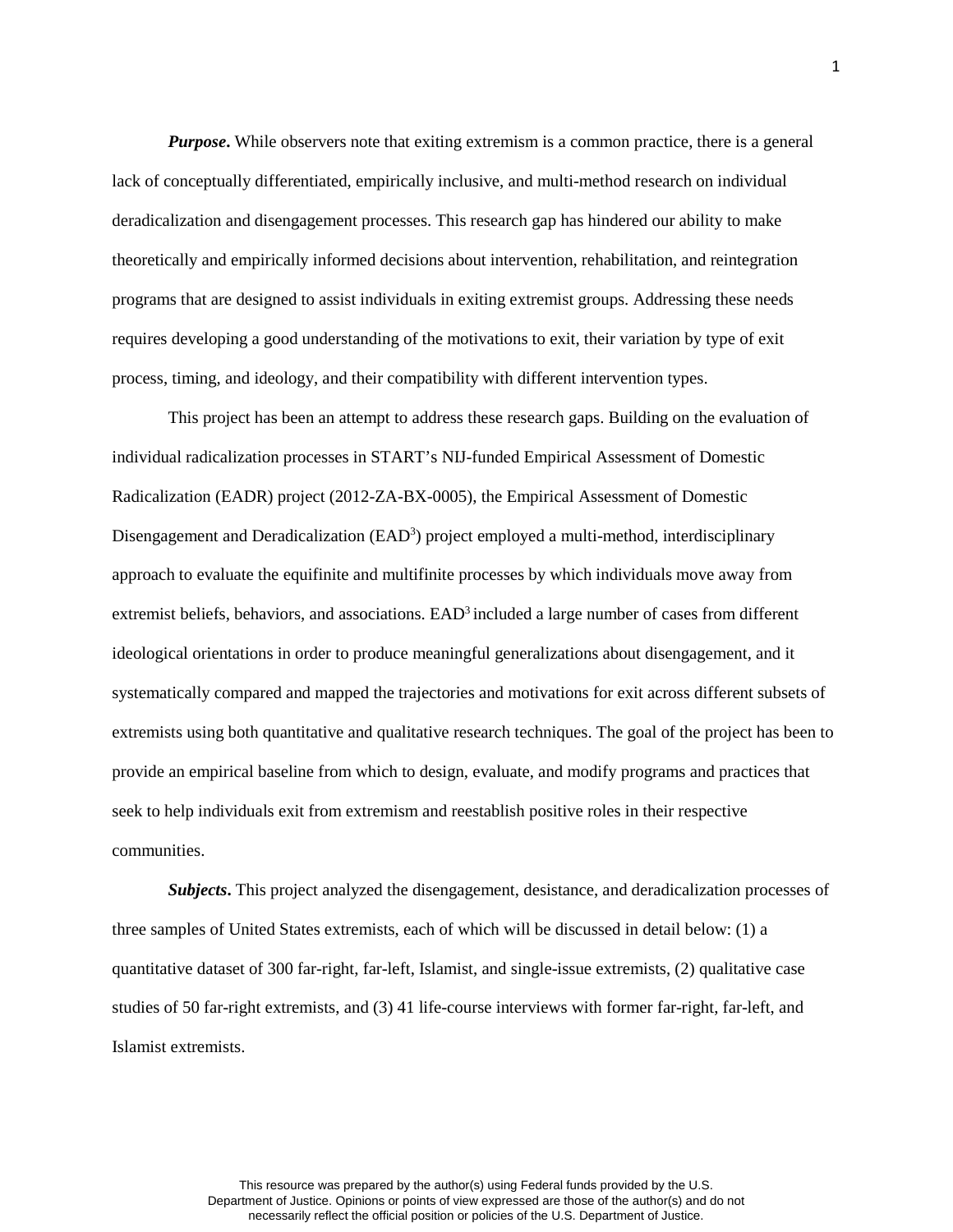First, we reviewed the 1,473 cases that were included in the first data release of the Profiles of Individual Radicalization in the United States (PIRUS) dataset for information that indicated that an individual had (1) desisted from criminal behavior, (2) exited from an extremist group, and/or (3) shed an extremist belief system. After removing cases in which the subject died while conducting an extremist attack, as well as those cases without sufficient open-source information, data were compiled on 300 individuals that achieved a desistance, disengagement, and/or deradicalization outcome. Data for the quantitative dataset were collected from unclassified sources, including court records, media accounts, and biographies.

Second, the research team at START conducted detailed case studies on 50 far-right extremists: 25 who disengaged from extremist groups and 25 who did not. These cases were drawn from the larger quantitative dataset and were chosen based on exit outcome, the extent to which they represent the characteristics of the larger sample of far-right extremists in PIRUS, and the availability of information in open sources. The decision to focus exclusively on far-right extremists was made to remove the characteristic dissimilarities that would be introduced by mixing ideological subgroups (e.g., far-right extremist tend to be significantly older than far-left and Jihadi extremists). If included, these dissimilarities could have masked potentially important mechanisms of extremist disengagement. Finally, the research team at Chapman University conducted 41 in-depth life history interviews with former extremists. These individuals were identified using a snowball sampling technique. After encountering significant hurdles to interviewing former Jihadi subjects, the Chapman team, with NIJ support, oversampled former far-right and far-left extremists. The final interview sample included 21 former far-right extremists, 13 former far-left extremists, and 7 former Jihadi-inspired extremists.

*Project Design and Methods*. To accurately capture the complexity of desistance, disengagement, and deradicalization processes, EAD<sup>3</sup> utilized a mixed-method, inter-disciplinary approach. The project aimed to address the following research questions:

- What impact does ideology have on patterns of desistance, disengagement, and de-radicalization?
- How often are barriers to disengagement present in the exit trajectories of extremists?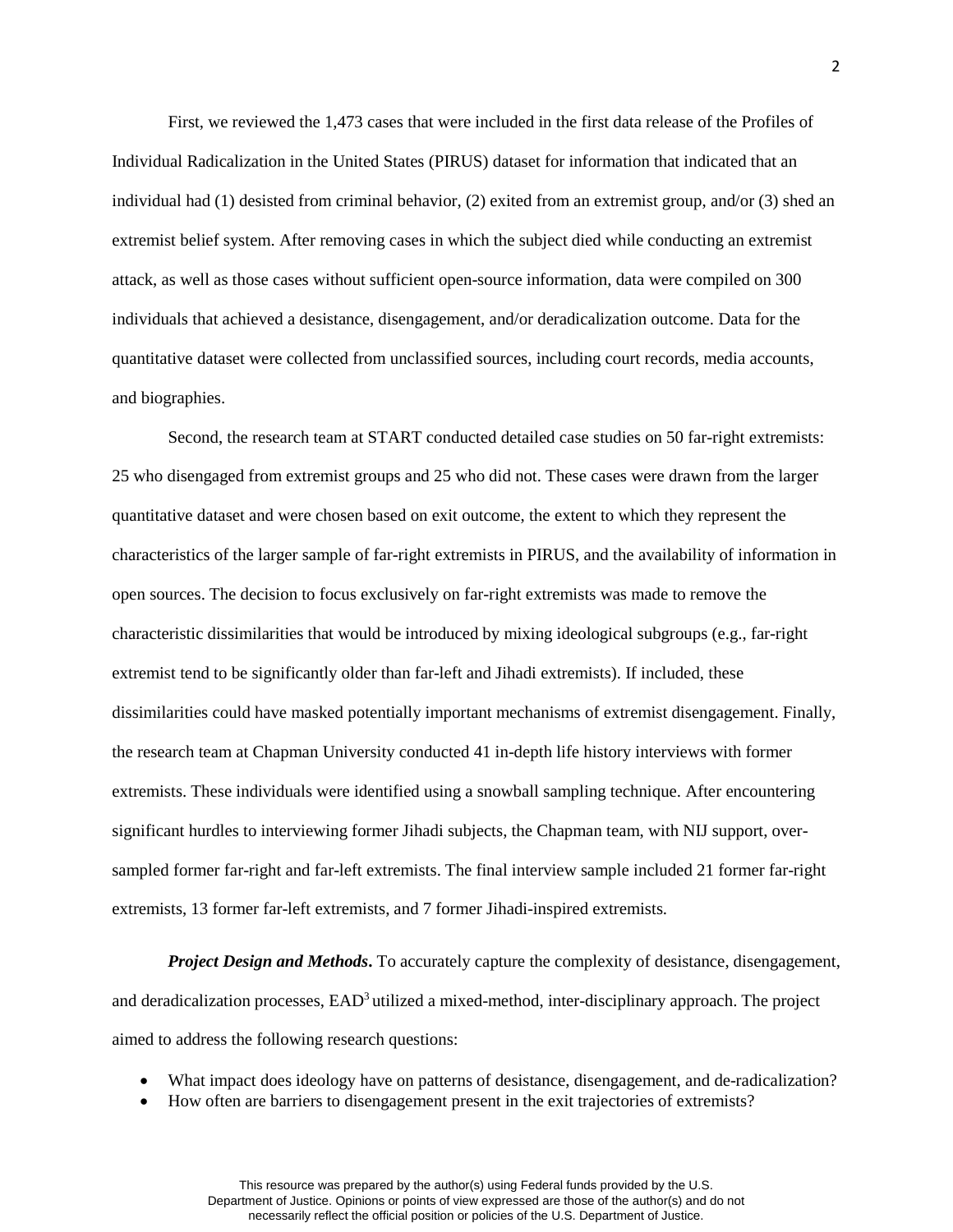- How often do extremists cite push/pull factors as critical to their exit processes?
- How often do individuals desist from extremist behaviors but remain involved in non-extremist criminal activities or radical social networks? Are these individuals at heightened risk for relapse into violent extremism?
- How do personal characteristics, social relationships, emotions, and beliefs combine to produce unique exit pathways?
- What impact, if any, do interventions have on individuals' extremist beliefs, behaviors and social networks?

To answer these questions, we relied on quantitative and qualitative research methods. First, the quantitative portion of the project drew on the disengagement and criminal desistance literatures to assess the frequency and impact of barriers to exit, as well as a host of push/pull factors that have been cited as important components of disengagement and deradicalization pathways. These data were analyzed using descriptive bivariate analyses across ideological sub-categories and Pearson's chi-squared tests. Given the relatively small sample size and the extent of missing information (see tables 1 and 2 in Appendix B), the research team was not able to run more sophisticated statistical tests.

Second, the research team at START conducted 50 case studies of far-right extremists in the U.S. using open-sources, such as news reports and court records. To facilitate a comparison with a control group, the sample was divided between 25 individuals who had successfully disengaged from extremist groups and 25 individuals who continued their involvement in radical groups after their initial exposure event. The 50 case studies were coded for the presence or absence of 24 exit barriers and push/pull factors, as well as whether the subjects had successfully disengaged from extremist groups. The coded case studies were then analyzed using multi-step crisp-set qualitative comparative analysis (csQCA).

Finally, 41 interviews were conducted with former extremists using a semi-structured interview protocol. The interviews included questions about broad phases of the subject's extremism such as entry, involvement, and disengagement, with probes to encourage subjects to elaborate on aspects of their life histories. Each interview concluded with more structured questions and scale items to collect comparable information across interviewees in terms of risk factors (e.g., history of child abuse, mental health problems etc.), demographic information, and criminality.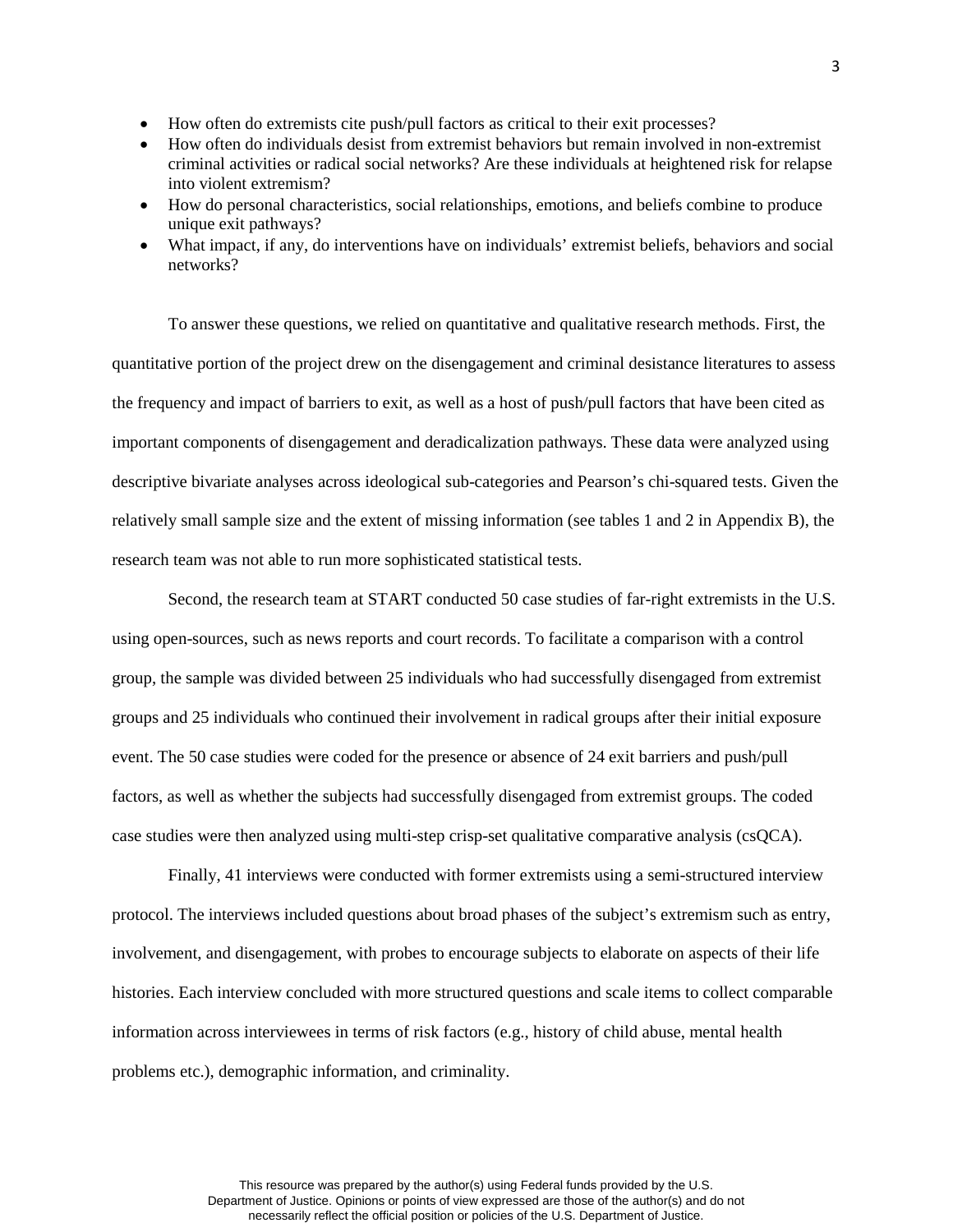*Data Analysis*. For the quantitative analysis, we first ran descriptive tests on the frequency of exit outcomes (i.e., criminal desistance, disengagement, and deradicalization), disengagement barriers, and push/pull factors in the sample of 300 extremists drawn from PIRUS. We then performed bivariate and chi-squared tests to determine which barriers and push/pull factors are significantly linked to the different exit outcomes (see tables 1 & 2 in Appendix B).

The qualitative case studies were analyzed using multi-step csQCA, which allowed us to determine if exit pathways among far-right extremists are conditioned by the presence or absence of exit barriers, such as poor social mobility, substance abuse, or mental illness. In the next step, we used csQCA to show how push/pull factors interact with specific exit barriers to produce unique disengagement pathways.

The interview data were analyzed using a modified grounded theory approach, which allowed us to combine a more open-ended, inductive approach while also relying on existing literatures and frameworks to guide the research and help interpret the findings. Data coding involved reading entire interview transcripts line-by-line to determine differences and similarities within and across our subjects. After the initial codes were developed, we compared and contrasted data themes, noting relations between them, and moving back and forth between first-level data and general categories.

*Findings***.** Our analysis of the quantitative data revealed a significant amount of diversity among U.S. extremists in terms of exit outcomes (see figure 1 in Appendix A), disengagement barriers, and push/pull factors. Of the 300 individuals included in our sample, 120 (40%) successfully disengaged from an extremist group and eventually desisted from all forms of criminal activity, but there was insufficient evidence available to determine if they had altered their underlying belief system. Moreover, while these subjects ultimately reached disengagement and desistance outcomes, the processes of arriving at these outcomes were often marked by periods of re-engagement or non-ideological criminal activity. More than 100 individuals (33.7%) in our sample showed evidence of reaching all three exit outcomes (disengagement, desistance, and deradicalization), while 65 (21.7%) successfully desisted from further criminal activity while staying engaged with an extremist group and/or continuing to adhere to extremist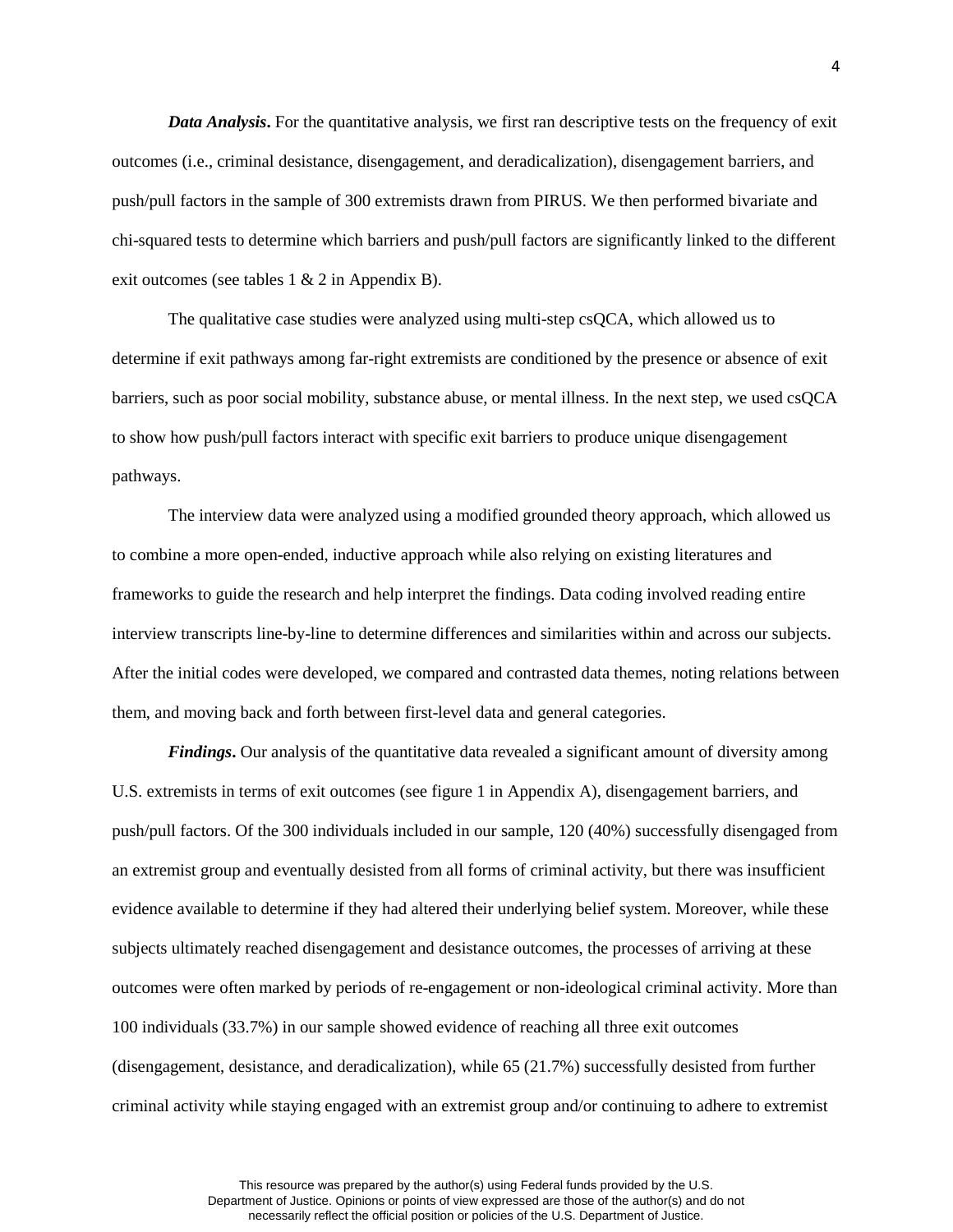beliefs. The rates of deradicalization were comparatively low across all ideological groups; however, this finding likely reflects the poor availability of information about the evolution of individuals' beliefs in open sources.

The average length of disengagement varied considerably for the individuals in our sample, with 32.7% disengaging within one year of their exposure event, 14.5% disengaging between 1 and 3 years, 27% disengaging between 3 and 10 years, and 25.8% taking 10 or more years to disengage. This variation generally holds across ideological subgroups; although, the disproportionate length of incarceration for, and isolation of, Islamist prisoners makes it difficult to accurately capture the length of time it takes for them to disengage.

The quantitative analysis shows that the average extremist faces multiple barriers to disengagement that can prolong or thwart their attempts to exit extremist groups (see table 1 in Appendix B). These include (1) being a member of a close-knit extremist group that included a friend, family member, or romantic partner (56.7%), (2) having a non-ideological criminal history (35.9%), (3) having poor educational attainment (60.6%) and/or (4) an unstable work history (31.1%), and (5) facing issues of substance abuse (17.7%) and mental illness (5%). Some exit barriers were disproportionately present within particular ideological milieus. For example, nearly 80% of the far-right extremists in our sample struggled with issues of social mobility, including limited educational attainment and poor work performance. Islamist extremists in our sample had the highest rates (77.1%) of membership in close-knit extremist cliques. Although far-left extremists had relatively low barrier rates compared to extremists from other ideologies, over half (58.3%) were members of extremist groups that included a close friend, family member, or romantic partner.

The quantitative results show similar patterns in how often push/pull factors helped to facilitate the exit processes of the individuals in our sample (see table 2 in Appendix B). Positive advancements in socioeconomic standing and the birth of children after radicalization were present in the exit processes of approximately 50% of the extremists in our sample. Furthermore, over 35% of our sample cited changed religiosity (i.e., an increase in, or reinterpretation of, religious beliefs/participation) as important to their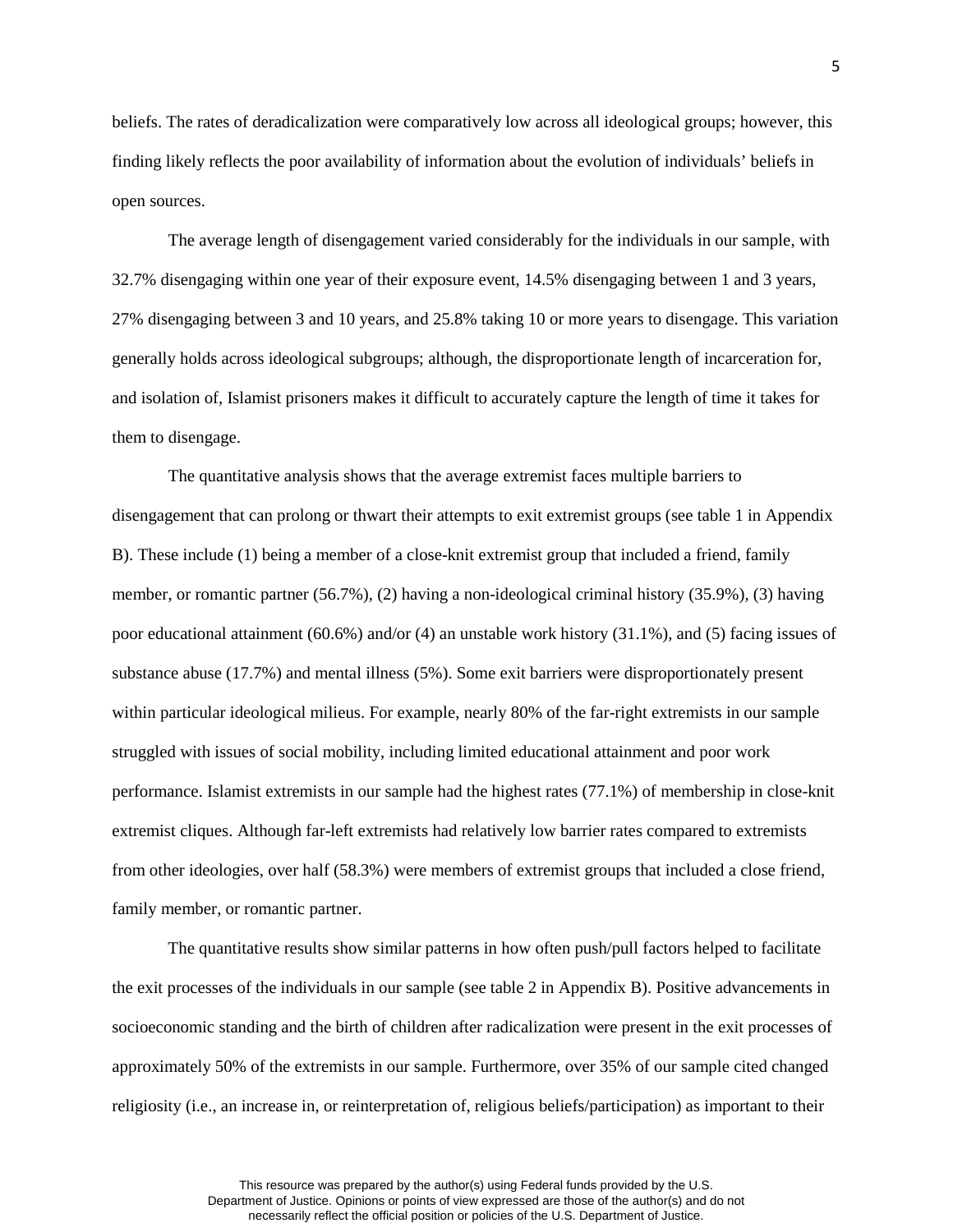disengagement from extremism. A similar number ended relationships with extremists and/or began new relationships with non-extremists (36.1%). Nearly a quarter of our sample cited a decrease in substance use (25.9%) and/or disillusionment with their extremist groups (24.0%) as important factors contributing to their exit. Again, some push/pull factors were more common in particular ideological groups. For example, the development of positive personal relationships with non-radicals and/or the termination of personal relationships with radicals, was present in the exit processes for a large number of far-right and far-left extremists (43.9% and 41.1% respectively), but lower for Islamist extremists (14.3%). Similarly, disillusionment with an extremist group or cause was cited by many far-right and Jihadist extremists as a reason for disengagement (25.6% and 33.9%) but was far less commonly cited by individuals on the extremist far-left (18.3%).

The analysis of 50 case studies of far-right extremists sought to build on the quantitative results by showing how exit barriers condition the processes of disengagement from extremist groups. The goal of the first step in the csQCA analysis was to show how barriers to exit commonly interact within specific subgroups of extremists to determine the range of obstacles that must be addressed in order for disengagement to succeed. The results of this step of the csQCA analysis revealed a stark division between two subgroups of extremists: those with an incarceration record and those without prison experience. These groups faced unique barriers to disengagement. In particular, individuals who spent time in prison were most likely to stay engaged in extremist groups because of issues associated with poor social mobility, substance abuse, trauma, and mental illness. By comparison, individuals who did not have a history of incarceration faced obstacles to disengagement related to their identity associations and personal relationships. Instead of facing hurdles to social mobility, these extremists remained engaged in extremist groups because they generated personal prestige and wealth from their affiliations with extremist groups or because they were embedded in groups along with family members and romantic partners.

Using these results, the second step in the csQCA analysis showed how push/pull factors combined to produce exit pathways within the contexts of the prison and non-prison subgroups. These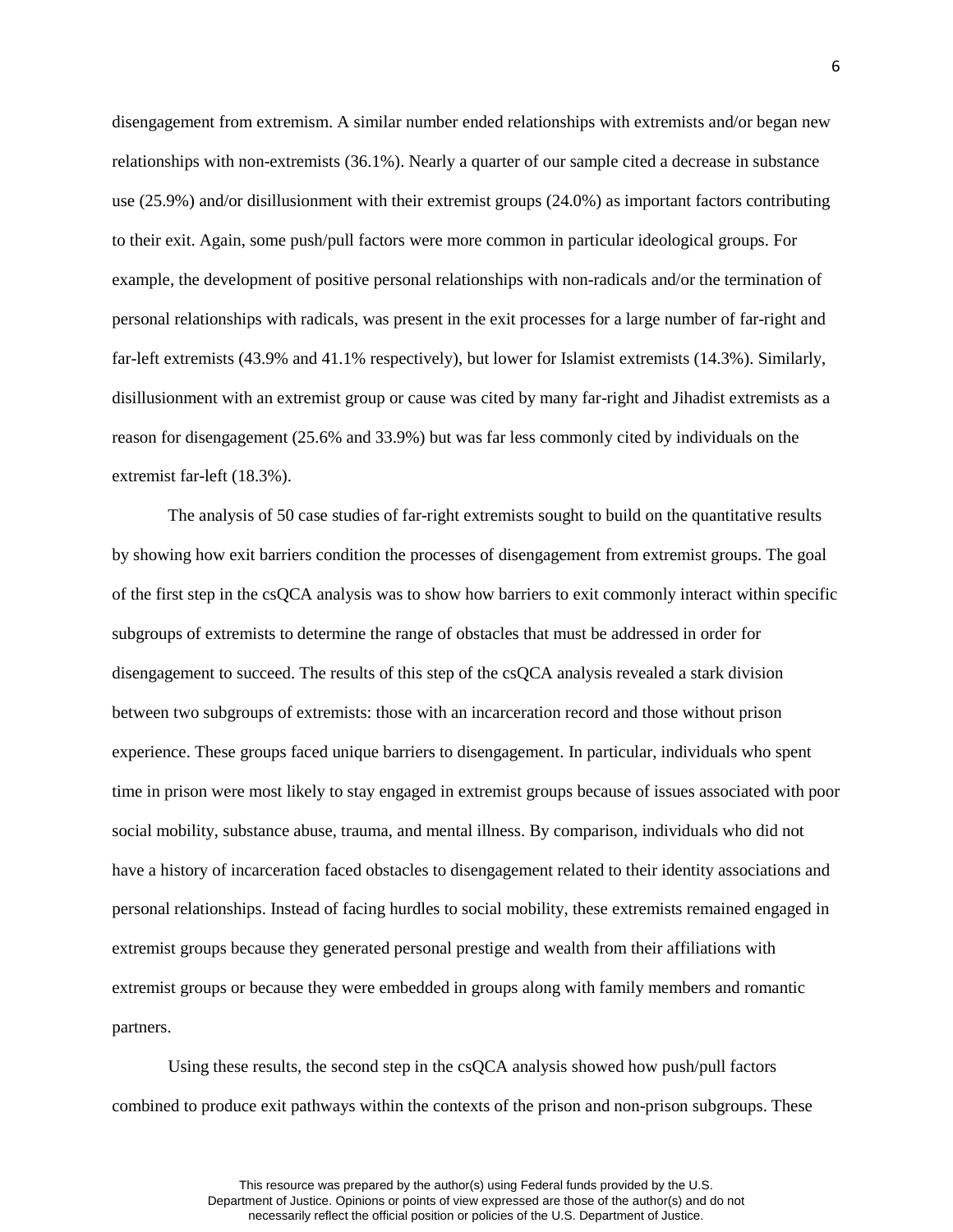results show that while factors such as disillusionment and severing relationships with radical family members can play a role in the exit processes of individuals with incarceration records, these factors only assisted in their exit processes when they were combined with conditions that improved the individuals' social mobility, such as career or educational advancements, drug and alcohol rehabilitation, and mental health support services. In contrast, improvements to social mobility did not play a role in the exit processes of individuals without past experiences of confinement. Rather, these individuals successfully disengaged when developments in their personal relationships challenged their underlying extremist beliefs and sparked a process of identity reconstruction. The results of the analysis showed that the development of a positive relationship with a member of an outgroup (typically a racial or religious minority) was a necessary condition for disengagement among far-right extremists without a prison record. This factor often combined with the formation of other positive personal relationships, such as finding a non-extremist romantic partner, and a general sense of disillusionment with their associated extremist group that was caused by burnout, in-group conflict, or group hypocrisy, to form unique exit pathways.

The csQCA analysis also revealed that the causal roles of push/pull factors in relation to disengagement are inherently complex. In some cases, the presence of push/pull factors were critically important to helping individuals move away from extremist groups. Yet in other cases, the same factors had the opposite causal effect, reinforcing the individuals' commitment to extremist beliefs and causes. For example, while several individuals cited the birth of children as critical turning points in their movement out of extremist groups, childbirth only had a meaningful disengagement effect when the individuals had already begun to question their affiliations with extremist groups and movements. In cases where individuals had not experienced initial disillusionment with extremism, the birth of children reinforced their extremist commitments by endowing them with a sense of parental responsibility to protect future generations from perceived societal ills, such as ethnic integration and the deterioration of a white national identity.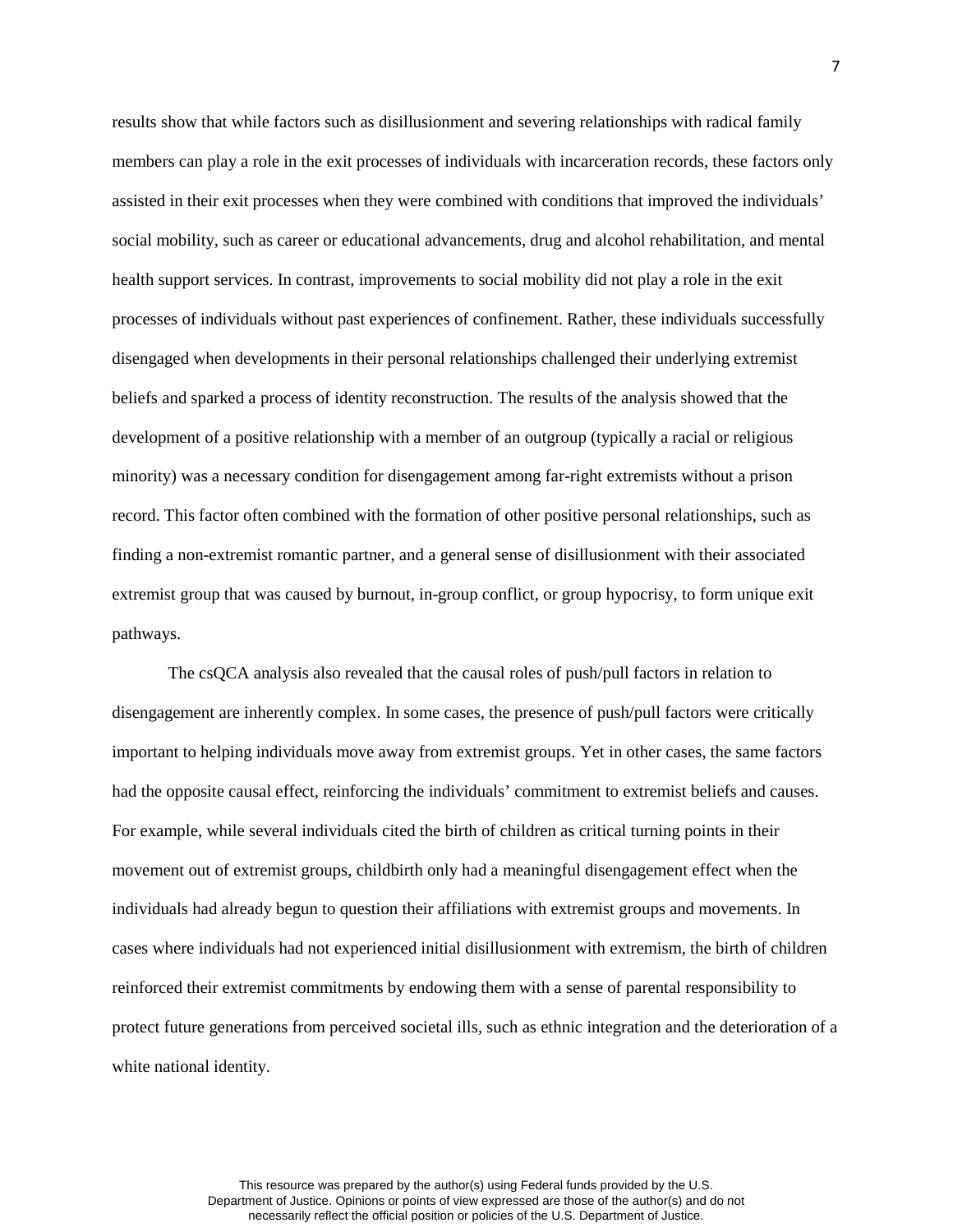Finally, our interview data was analyzed to better understand the complexity of exit processes, including the role that emotions play in fostering or blocking disengagement ambitions. In terms of basic characteristics, the subsample of former right-wing interviewees (RW) consisted of three females and 19 male participants whose ages range from 35 to 52 years of age. Childhood socioeconomic status and current educational attainment ranged across a wide spectrum. The length of involvement for these members ranged from 5 to 22 years (SD=5.17). The second subsample included 13 former left-wing (LW) extremists consisting of two females and 11 male participants whose ages ranged from 24 to 70 years of age. Two individuals described their socioeconomic status as lower-class, three as working-class, and eight described themselves as middle-class. In terms of education, two individuals received less than a high school diploma, one received a high school diploma, six attended college, and four received a graduate degree. The length of involvement for these members ranged from 1 to 37 years (SD=12.44). Finally, the third subsample included seven former Jihadi (J) extremists all of whom were male with ages ranging from 29 to 53 years of age. One individual described their socioeconomic status as working class, five described their socioeconomic status as middle-class and one described themselves as upper-class. In terms of education, two graduated from high school, one attended trade school, and four received a college degree. The length of involvement for these members ranged from 3 to 16 years (SD=7.5).

We relied on a systematic content coding system derived from the circumplex model of affect (CMA) to identify markers of emotion expressed by participants during intensive life history interviews. Specifically, we examined the emotional valence that characterize actors' disengagement event. In doing so, researchers coded each interview and identified as many affective markers that could be using the circumplex affect codebook. Based on the data, the most frequently identified affective expressions for right-wing participants were displeasure (*M*=3.80; SD=1.55) and unpleasant activation (M=2.30; SD=1.64). Alternatively, left-wing participants were identified most frequently as expressing negative affective states including displeasure (*M*=3.9; SD=1.85) and activated displeasure (*M*=3.00; SD=2.71). Comparisons between circumplex affect variables for left-wing participants and right-wing participants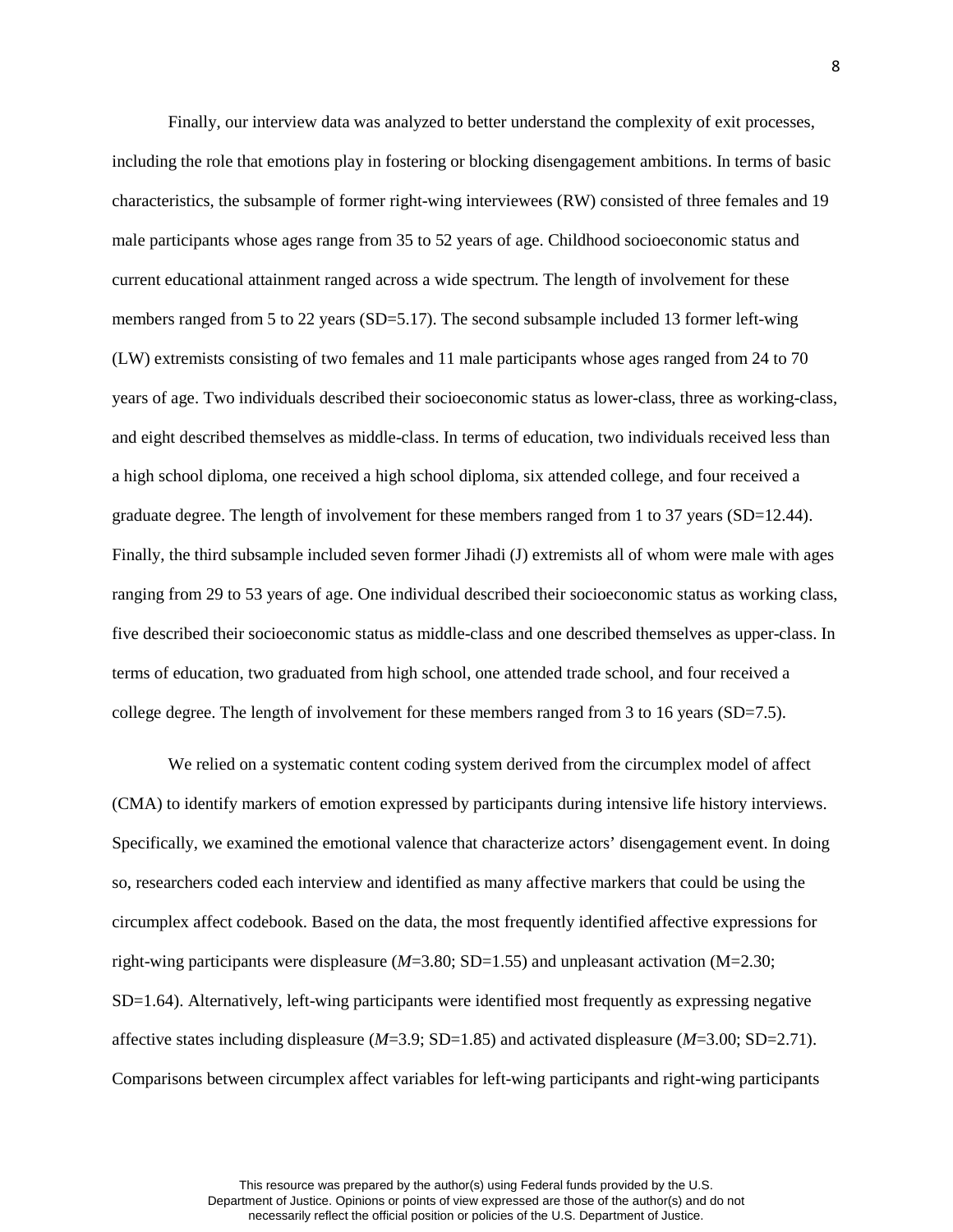showed two significant relationships. First, as compared to left-wing participants, right-wing participants were identified as expressing more unpleasantly activated statements ( $M_{\text{RW}}=2.30$  vs.  $M_{\text{LW}}=.90$ ). Second, left-wing participants expressed more activation during their disengagement event  $(M_{\rm RW}=0.0 \text{ vs.})$  $M_{LW} = .30$ ).

Regarding the cognitive variables, insight  $(M=3.80; SD=2.04)$  was identified as the most common cognitive variable expressed by right-wing participants followed by affiliation (*M*=3.40; SD=2.59), isolation (*M*=2.10; SD=1.91), uncertainty (*M*=1.90; SD=1.20), morality, (*M*=1.80; SD=3.01), immorality (*M*=1.70; SD=1.89), and finally, future orientation (*M*=1.00; SD=1.05). For left-wing participants, insight (*M*=3.30; SD=2.83) was identified as the most common cognitive variable expressed followed by future orientation (*M*=3.20; SD=2.97), uncertainty (*M*=2.20; SD=2.53), isolation (*M*=1.90; SD=1.79), affiliation (*M*=1.50; SD=2.17), immorality (*M*=1.50; SD=1.90), and finally, morality, (*M*=0.90; SD=0.99).

Comparisons between cognitive variables for left-wing and right-wing participants showed two significant relationships. First, as compared to right-wing participants, left-wing participants were identified as expressing more future orientated statements  $(M_{\text{RW}}=1.00 \text{ vs. } M_{\text{LW}}=3.20)$ . Second, affiliation was also found to vary between subgroups, with right-wing participants indicating more affiliation  $(M_{\text{RW}}=3.40 \text{ vs. } M_{\text{LW}}=1.50).$ 

*Implications***.** Our quantitative, qualitative, and interview results yielded several important implications for criminal justice professionals and future research on extremist disengagement and reintegration. The range of desistance, disengagement, and deradicalization outcomes that were present in the quantitative sample suggest that the risks of recidivism and re-engagement among U.S. extremists are potentially very high and that many extremists are likely to be unsuccessful in meeting the lofty goals associated with full desistance, disengagement, and deradicalization. Similarly, exit pathways are rarely quick or linear. Instead, individuals often experience periods of re-engagement with extremist groups or transitions to non-ideological criminality before achieving a final desistance, disengagement, or deradicalization outcome. Policies and programs that aim to assist individuals in disengaging and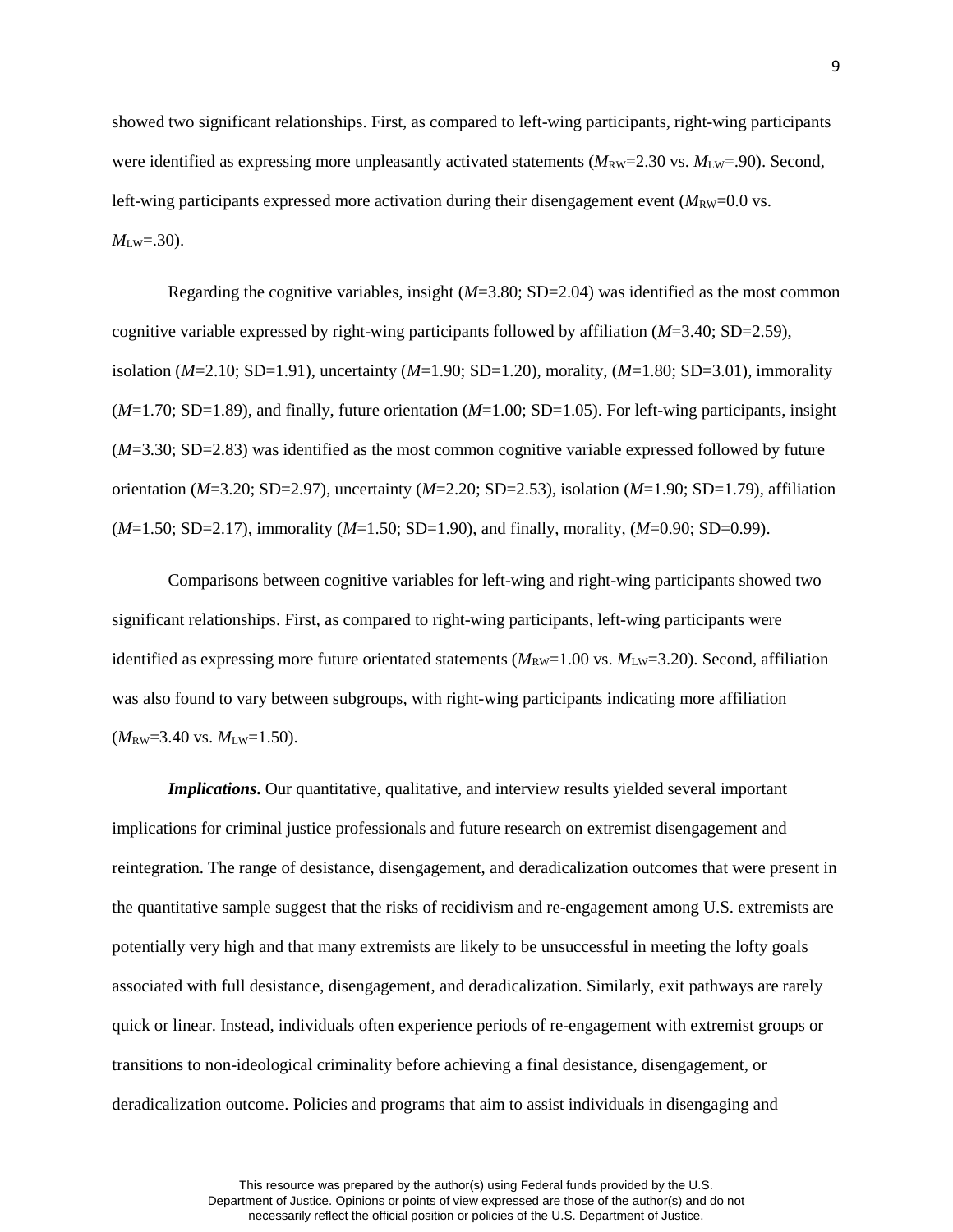achieving their reintegration goals should be cognizant of this complexity and capable of providing the support services that are necessary to keep individuals on an exit trajectory. These services include, but are not limited to, mental health counseling, drug and alcohol rehabilitation, job and educational assistance, and effective monitoring of social affiliations.

Similarly, our qualitative results indicate that disengagement programs are likely to fail if they introduce push/pull factors without first considering how exit pathways are conditioned by background characteristics and experiences. Factors that assist some individuals in leaving extremist groups may be ineffective for others or, worse yet, work to reinforce their extremist commitments. Specifically, our results indicate that extremists leaving U.S. prisons face significantly different exit barriers than those who have never experienced periods of confinement. The rehabilitation and reintegration of extremist offenders requires addressing both the social dynamics of extremism as well as the barriers to socioeconomic mobility. The processes of disengagement for extremists without incarceration records, on the other hand, is more intimately tied to identity reconstruction and the formation of positive social relationships. Put simply, our results indicate that there is no one-size-fits-all model of disengagement, and that criminal justice professionals should be skeptical of claims that push/pull factors are broadly applicable across extremist subgroups.

Finally, this project provided several insights into the challenges of studying extremist desistance, disengagement, and deradicalization within a scientific framework. Data collection for both the quantitative and interview portions of the project was significantly hindered by the lack of information on extremist disengagement in open sources and the difficulty in finding participants willing to be interviewed. These problems were amplified by the presence of administrative barriers restricting researchers' access to individuals who are currently incarcerated in U.S. prisons. Future research that seeks to apply an empirical template to the study of disengagement will have to devise ways to overcome these hurdles. The prospects for effectively researching the challenges of extremist disengagement and reintegration would increase significantly if researchers were given greater access to criminal justice data and correctional settings.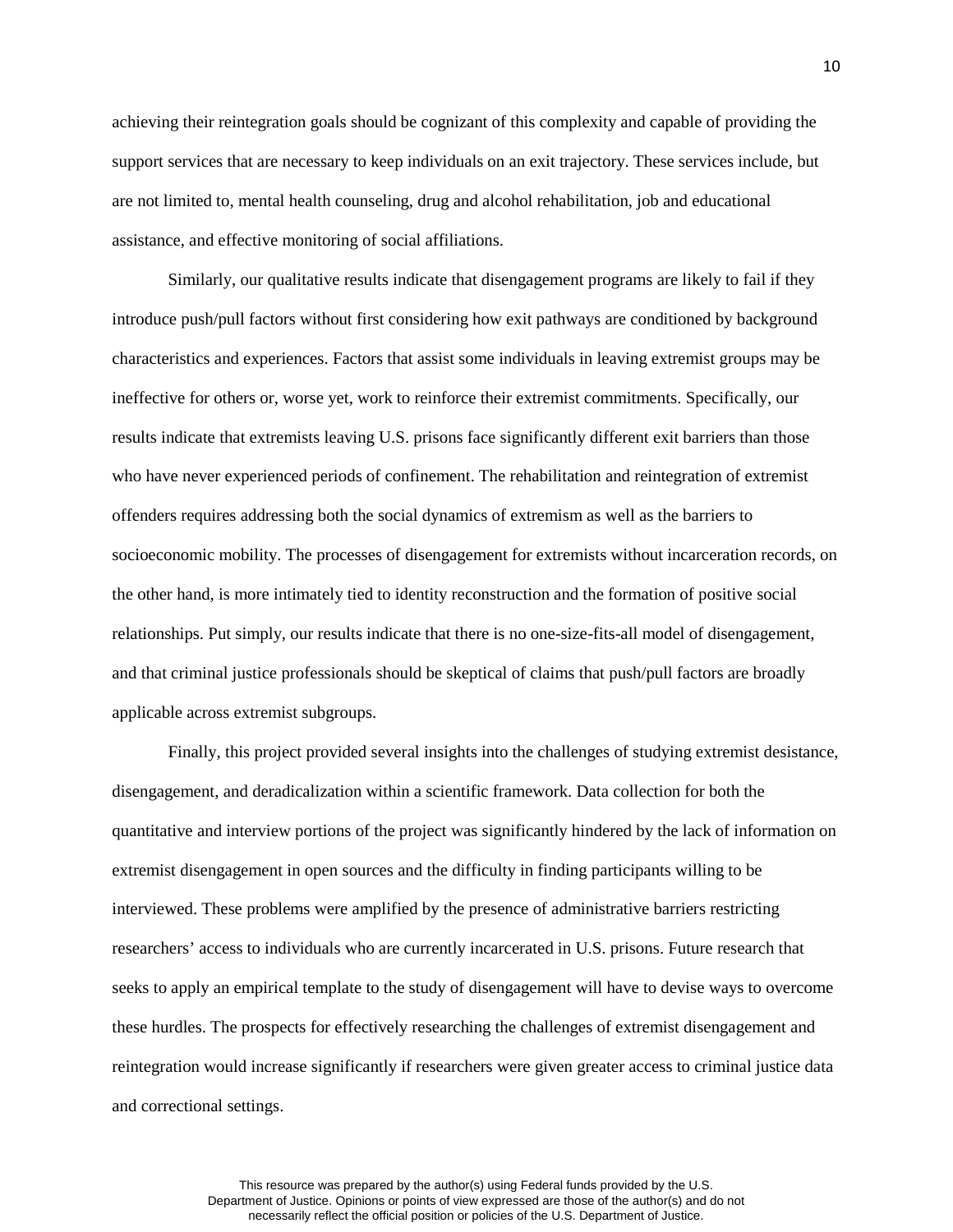# **Appendix A: Distribution of Exit Outcomes in PIRUS-D3**



Figure 1. *Exit Outcomes*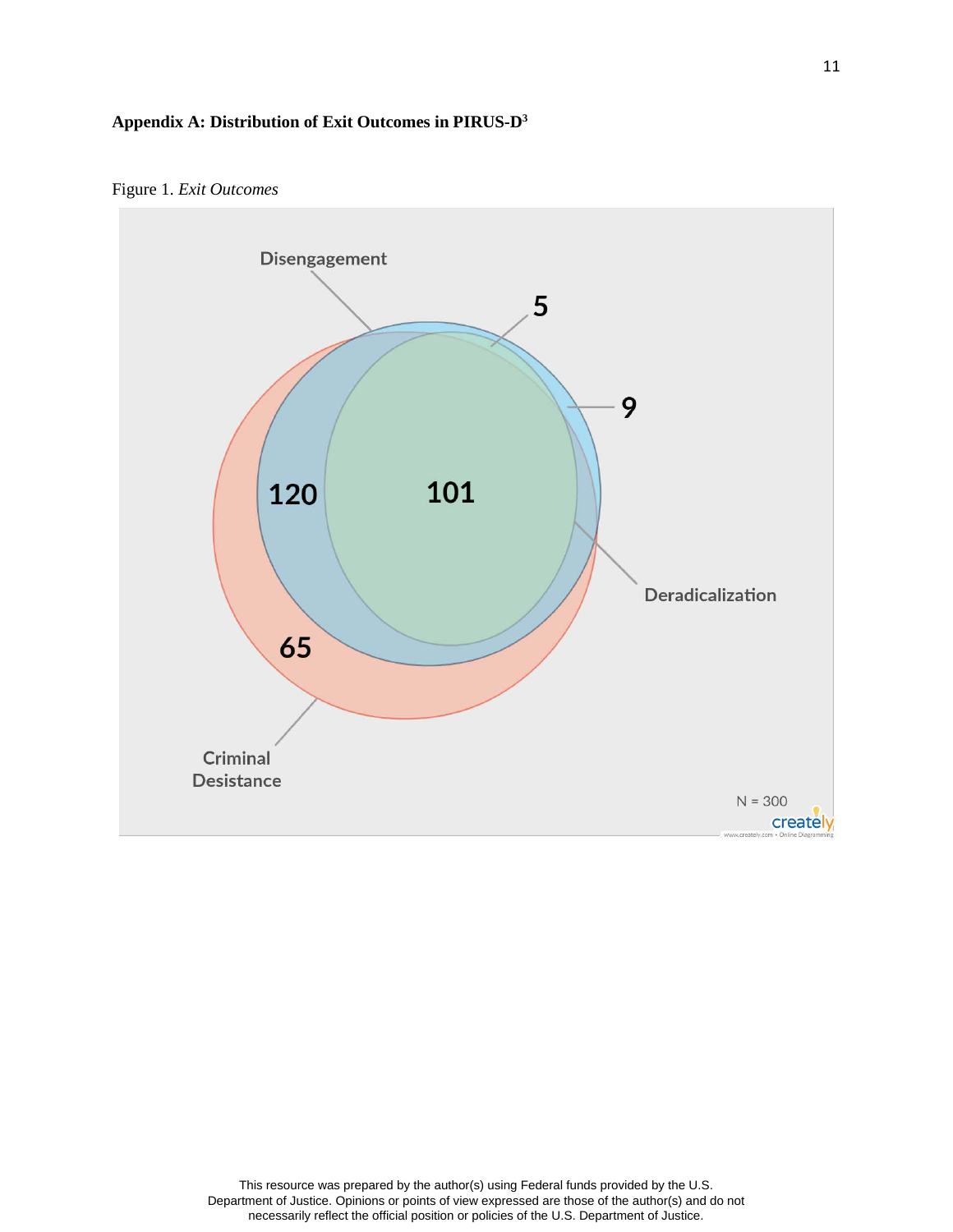### **Appendix B: The Presence of Barriers and Push/Pull Factors**

|                                     | Total         |                  |                 |                 |       | % Missing                 |
|-------------------------------------|---------------|------------------|-----------------|-----------------|-------|---------------------------|
|                                     | <b>Sample</b> | <b>Far-Right</b> | <b>Far-Left</b> | <b>Islamist</b> |       | Single Issue Data (Total) |
| <b>Close-Knit Extremist Network</b> | 56.7%**       | 52.9%            | 58.3%           | 77.1%           | 36.0% | 40.7%                     |
| <b>Prior Criminal History</b>       | 35.9%         | 42.6%            | 25.5%           | 48.0%           | 8.1%  | 44.3%                     |
| Low Educational Attainment          | 60.6%         | 77.8%            | 49.2%           | 71.4%           | 60.6% | 48.3%                     |
| <b>Unstable Work History</b>        | 31.1%         | 35.8%            | 25.7%           | 35.0%           | 25.0% | 46.7%                     |
| <b>Substance Abuse</b>              | 11.7%         | 14.4%            | 10.8%           | 12.8%           | 5.9%  | N/A                       |
| <b>Mental Illness</b>               | 5.0%          | 6.8%             | 3.2%            | 7.7%            | 2.0%  | N/A                       |

Table 1. *Barriers to exit by ideology.\**

*\*Results reflect valid percentages only.*

*\*\*Significant at the .05 level when measured against the outcome of desistance and disengagement, using Pearson's Chi-Square Test.* 

Table 2. *Push/Pull Factors by ideology.\** 

|                                     | <b>Total</b>  |                  |                 |                 |              | % Missing    |
|-------------------------------------|---------------|------------------|-----------------|-----------------|--------------|--------------|
|                                     | <b>Sample</b> | <b>Far-Right</b> | <b>Far-Left</b> | <b>Islamist</b> | Single Issue | Data (Total) |
| <b>Increase in SES</b>              | 48.6%         | 32.1%            | 12.2%           | 33.3%           | 44.4%        | 50.3%        |
| <b>Positive Relationship Change</b> | 36.1%**       | 43.9%            | 41.1%           | 14.3%           | 14.3%        | 51.3%        |
| Increase in Children                | 50.3%         | 53.0%            | 54.3%           | 36.8%           | 54.3%        | 48.3%        |
| <b>Changed Religiosity</b>          | 35.3%         | 40.8%            | 27.8%           | 28.6%           | 33.3%        | 66.0%        |
| Decrease in Substance Abuse         | 25.9%         | 25.8%            | 25.0%           | 33.3%           | 25.0%        | 73.7%        |
| $\sf D$ isillusionment              | 24.0%**       | 33.9%            | 18.3%           | 25.6%           | 11.8%        | N/A          |
| <b>Geographic Distance</b>          | 24.5%         | 15.3%            | 28.2%           | 29.2%           | 9.1%         | 12.3%        |
| <b>Rehab Program</b>                | 9.6%          | 11.7%            | 11.1%           | 6.3%            | 4.2%         | 54.6%        |

*\*Results reflect valid percentages only.*

*\*\*Significant at the .05 level when measured against the outcome of desistance and disengagement, using Pearson's Chi-Square Test*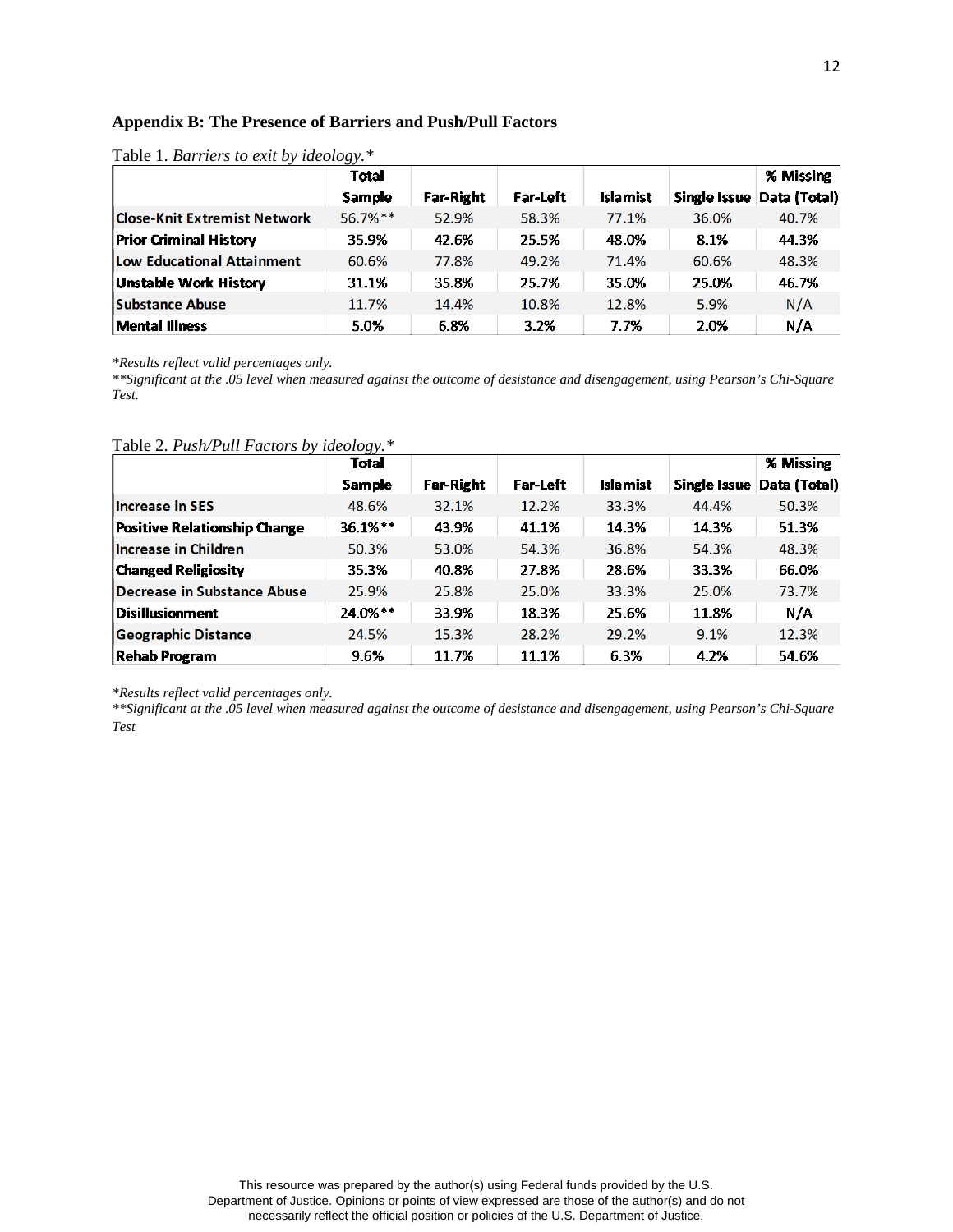#### **Publications and Manuscripts Produced during the Award Period**

Bubolz, Bryan and Pete Simi. forthcoming. "The Problem of Overgeneralization: The Case of Mental Health Problems and US Violent White Supremacists." *American Behavioral Scientist*.

Carson, Jennifer & Patrick A. James. (2019). Definitions Favorable to Terrorism? SSSL and Radicalization: A Case Study Approach. *Journal of Qualitative Criminal Justice and Criminology*. 7(2): 59-94.

Carson, Jennifer, Patrick A. James & Tyler A. O'Neal. (2019). The Radicalization of the Kanes: Family as a Primary Group Influence? *Dynamics of Asymmetric* Conflict (forthcoming).

Fahey, Susan and Pete Simi. 2019. "Pathways to Violent Extremism: A Qualitative Comparative Analysis of the US Far-Right." *Journal of Dynamics of Asymmetric Conflict*.

Futrell, Robert, Pete Simi, and Anna Tan. Forthcoming. "Political Extremism and Social Movements." The Wiley Blackwell Companion to Social Movements edited by David Snow, Sarah Soule, Hanspeter Kriesi, and Holly McCammon. Wiley.

Hunter, S. T., Shortland, N. D., Crayne, M. P., & Ligon, G. S. (2017). Recruitment and selection in violent extremist organizations: Exploring what industrial and organizational psychology might contribute. *American Psychologist, 72(3)*, 242.

Jensen, Michael. Individual-level Radicalization. In *Terrorism: A Global Introduction*, edited by Gary Ackerman and Amy Pate. New York: Wiley, forthcoming.

Jensen, Michael, Aaron Safer-Lichtenstein, Patrick James and Gary LaFree. The link between prior criminal record and violent political extremism in the United States. In *Understanding Recruitment to Organized Crime and Terrorism* (Springer, forthcoming).

Jensen, Michael A., Anita Atwell Seate, and Patrick A. James. 2018. Radicalization to Violence: A Pathway Approach to Studying Extremism. *Terrorism and Political Violence* pp. 1-24.

Jensen, Michael. A., Patrick A. James, and Elizabeth Yates. The Pathways Out of Far-Right Extremist Groups in the United States. (manuscript). To be presented at the Society for Terrorism Research Annual Meeting, Oslo, Norway, June 20-21, 2019.

Jensen, Michael A. and Jacob Aasland Ravndal. Ontology, Methodology, and the Future of Terrorism Studies. (manuscript). To be presented at the Society for Terrorism Research Annual Meeting, Oslo, Norway, June 20-21, 2019.

LaFree, Gary, Michael Jensen, Patrick James and Aaron Safer-Lichtenstein. 2018. Correlates of violent political extremism in the United States. *Criminology* 56(2): 233-268.

Simi, Pete. Forthcoming. "The Culture of Extremist Talk: An Interpretive Approach." In *Cultural Politics of Far-Right Politics and Lifeworld*. Edited by Cynthia Miller-Idriss and Fabian Virchow.

Simi, Pete and Bryan Bubolz. 2016. "Far Right Terrorism in the United States." In *Handbook of the Criminology of Terrorism* edited by Gary LaFree and Joshua Freilich. Wiley Press.